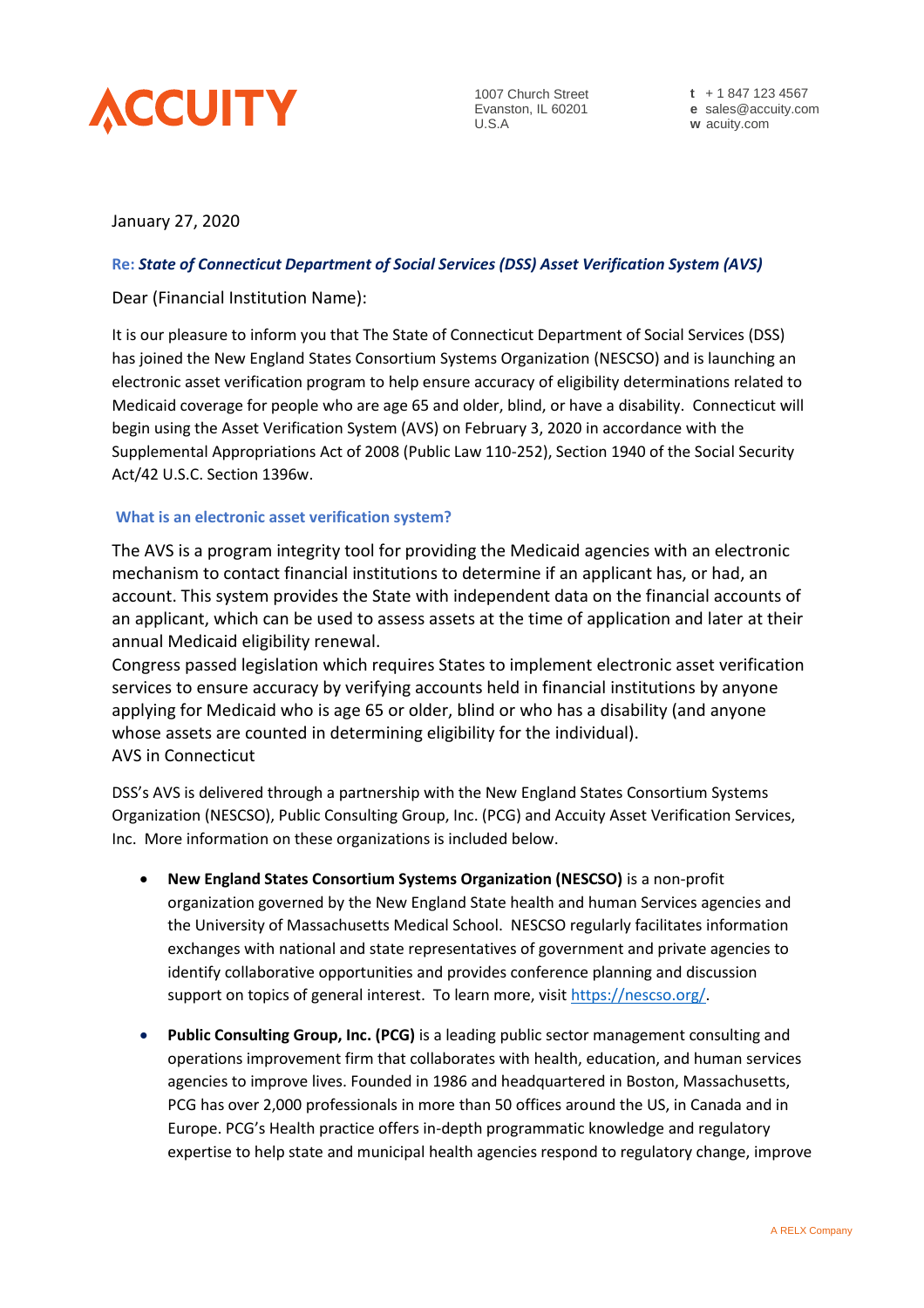

access to health care, maximize program revenue, improve business processes, and achieve regulatory compliance. Using industry best practices, PCG's Health team helps organizations deliver quality services with constrained resources to promote improved client outcomes. To learn more, visit [http://www.publicconsultinggroup.com/health/.](http://www.publicconsultinggroup.com/health/)

**• Accuity Asset Verification Services, Inc.** has served as the American Bankers Association Registrar since 1911 and is a leading provider of global payment routing data, Anti-Money Laundering screening data, software, and professional services that allow organizations across multiple industries to maximize efficiency and facilitate compliance of their transactions. Accuity maintains authoritative and comprehensive databases globally with a reputation built on the accuracy and quality of its data, products and services. For more than 175 years, Accuity has been providing industry-leading solutions to clients worldwide. Accuity works with over 17,000 financial customers globally who rely on their predictive financial data, software and consulting solutions. To learn more, visit [https://accuity.com/.](https://accuity.com/)

# **How does a financial institution cooperate with requests made pursuant to this statute?**

- 1. Upon receipt of an electronic and/or written request through the AVS, a financial institution will perform a match with the Social Security numbers provided.
- 2. After completing a search, a financial institution will respond with the following information, if available to the financial institution through its matching procedure, for each account identified:
	- *a.* The full name, and address of the individual;
	- *b.* The Social Security number of the individual;
	- *c.* The individual's account number; and
	- *d.* The first minute of the month balance for each account held by the searched individual for the requested number of months.

Note that Financial Institutions are required to respond to AVS requests even if no accounts are found.

- 3. A financial institution will send the information to Accuity either electronically or in written form when electronic submission is not possible.
- 4. A financial institution will consider an account a match if the Social Security number and any other validation required by the financial institution also matches.
- 5. The information provided by the AVS to a financial institution under this section will be confidential and will only be used for the purpose of carrying out the requirements of this request.

#### **Have applicants authorized DSS and its vendor to access their bank account information?**

DSS obtains written authorization from applicants in order to retrieve this account information on their behalf through the AVS. This authorization is considered to meet the requirements of the federal Right to Financial Privacy Act and does not need to be furnished directly to the financial institution. 42 U.S.C. § 1396w(d). The authorization also meets the exception for allowable disclosures in state law, which provides that a government authority may have access to financial records where the customer has authorized the disclosure. Conn. Gen. Stat. Section 36a-42.